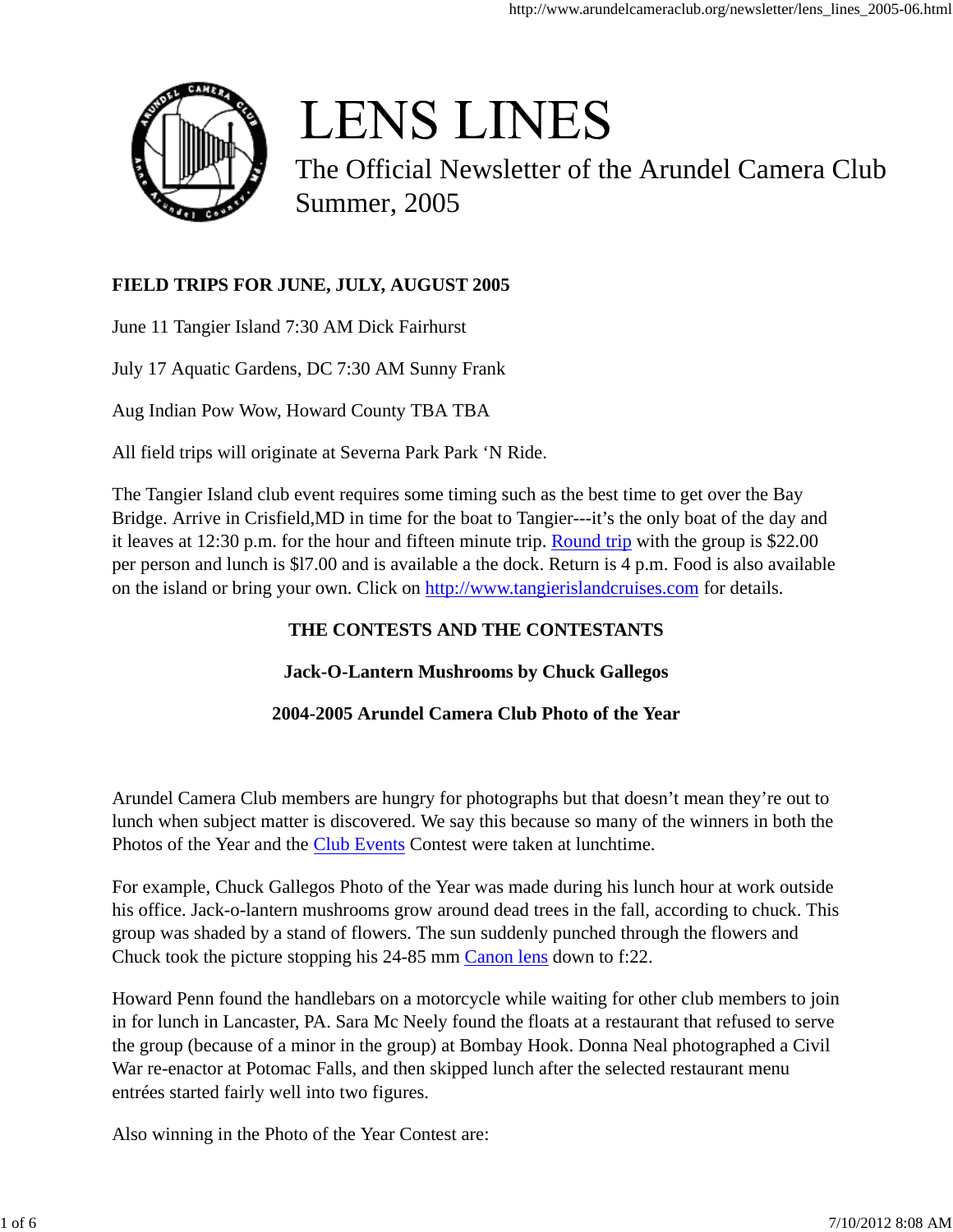## **Novice Slides**

H.M. Betty Harris "A New Beginning" H.M. Anne Benintende "After the Shower" H.M. Sunny Frank Fiery Sky" 4<sup>th</sup> Betty Harris "Splash"

3<sup>rd</sup> Anne Benintende "Warning Colors" 2<sup>nd</sup> Chuck Gallegos "Jack-O-Lantern Mushrooms" 1<sup>st</sup> Betty Harris "Who's There?"

# **Unlimited Slides**

H.M. Howard Penn "Blue and Gold" H.M. Howard Penn "Chincoteague Sunrise" H.M. Godfrey Gauld "Twilight at Swan Creek" 4 th Howard Penn "Sonora Sunset" 3<sup>rd</sup> Howard Penn "Shades of Blue" 2<sup>nd</sup> Sara McNeely "Lady Bug" 1<sup>st</sup> Howard Penn "Fountain of Light"

# **Novice Monochrome**

H.M. Dolphy Glendinning "Annapolis in Snow" H.M. Donna Neal "Rain Drops" H.M. Dolphy Glendinning "Fogged In" 4<sup>th</sup> Chris Hobaugh "Reflecting" 3<sup>rd</sup> Dolphy Glendinning "Cottage Door" 2<sup>nd</sup> Dolphy Glendinning "Chapel Window" 1<sup>st</sup> Mary Swanson "Beach Scene"

# **Unlimited Monochrome**

H.M. Ernest Swanson "Street Light Shadow" H.M. Ernest Swanson "Knee Bones Connected to the ..." H.M. Chuck Gallegos "Milkweed and Thistle" 4 th Ernest Swanson "Smokin Hot Jazz" 3<sup>rd</sup> Chuck Gallegos "Orthodox" 2<sup>nd</sup> Chuck Gallegos "Fort Macon Dugout" 1<sup>st</sup> Ted Golczewski "Through this Window"

# **Novice Color**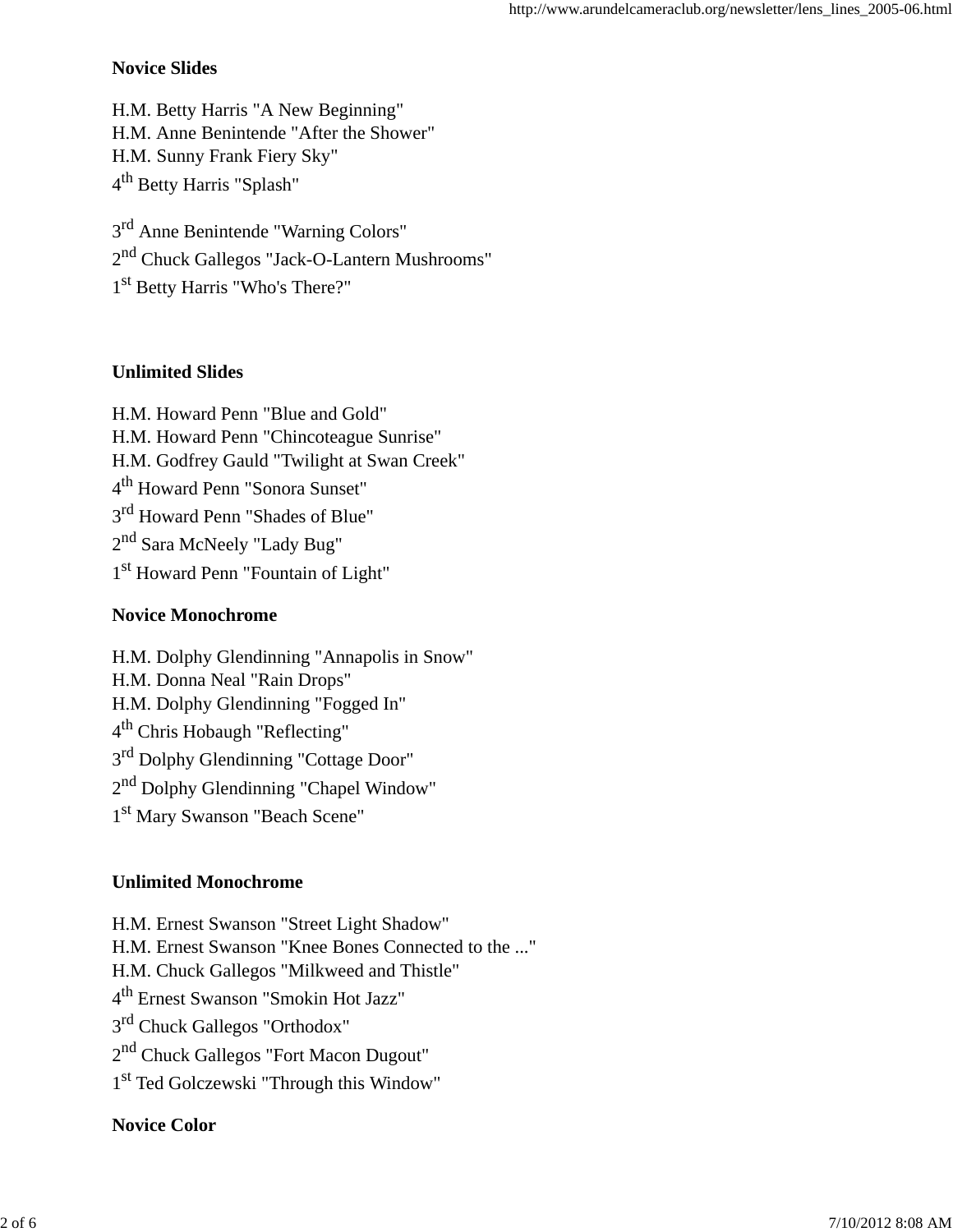H.M. Chuck Gallegos "Olympic Moment" H.M. Betty Harris "Golden Palm Weaver" H.M. Dick Chomitz "Food. I Think" 4<sup>th</sup> Chuck Gallegos "Guiding Light" 3<sup>rd</sup> Chuck Gallegos "Caterpillar on a Gumball Leaf" 2<sup>nd</sup> Sara McNeely "The Love Boat" 1<sup>st</sup> Chuck Gallegos "Jack-O-Lantern Mushrooms"

## **Unlimited Color**

H.M. Ernest Swanson "Power Dive" H.M. Ernest Swanson "Lawn Sprinkler Ballet" H.M. Howard Penn "Fall Creek" 4 th Ernest Swanson "Red Chrome and Blue" 3<sup>rd</sup> Ernest Swanson "Lovers" 2<sup>nd</sup> Howard Penn "Pueblo Window" 1<sup>st</sup> Howard Penn "Tepees at Dawn"

# **Club Events Contest**

# **Best In Show: Donna Neal for The Grinner**

#### **Slides**

1<sup>st</sup> Floats by Sara Mc Neely 2<sup>nd</sup> Memorial Hall, USNA by Dick Fairhurst 3<sup>rd</sup> Thing-ma-bobs by Elizabeth Gauld 4<sup>th</sup> Silver Still Life by Dolphy Glendinning HM Aquarium by Dolphy Glendinning HM Ready to Roll by Hoard Penn HM Busy as a Bee by Howard Penn

# **Novice Color Prints**

1<sup>st</sup> Round House by Donna Neal 2<sup>nd</sup> In the Pink by Nancy Kennedy 3<sup>rd</sup> Out of My Way by Sunny Frank 4 th Back Off by Donna Neal

# **Unlimited Color prints**

1<sup>st</sup> Red Handlebar by Howard Penn 2<sup>nd</sup> #5 by Ernie Swanson 3<sup>rd</sup> Turn House Spokes by Dolphy Glendinning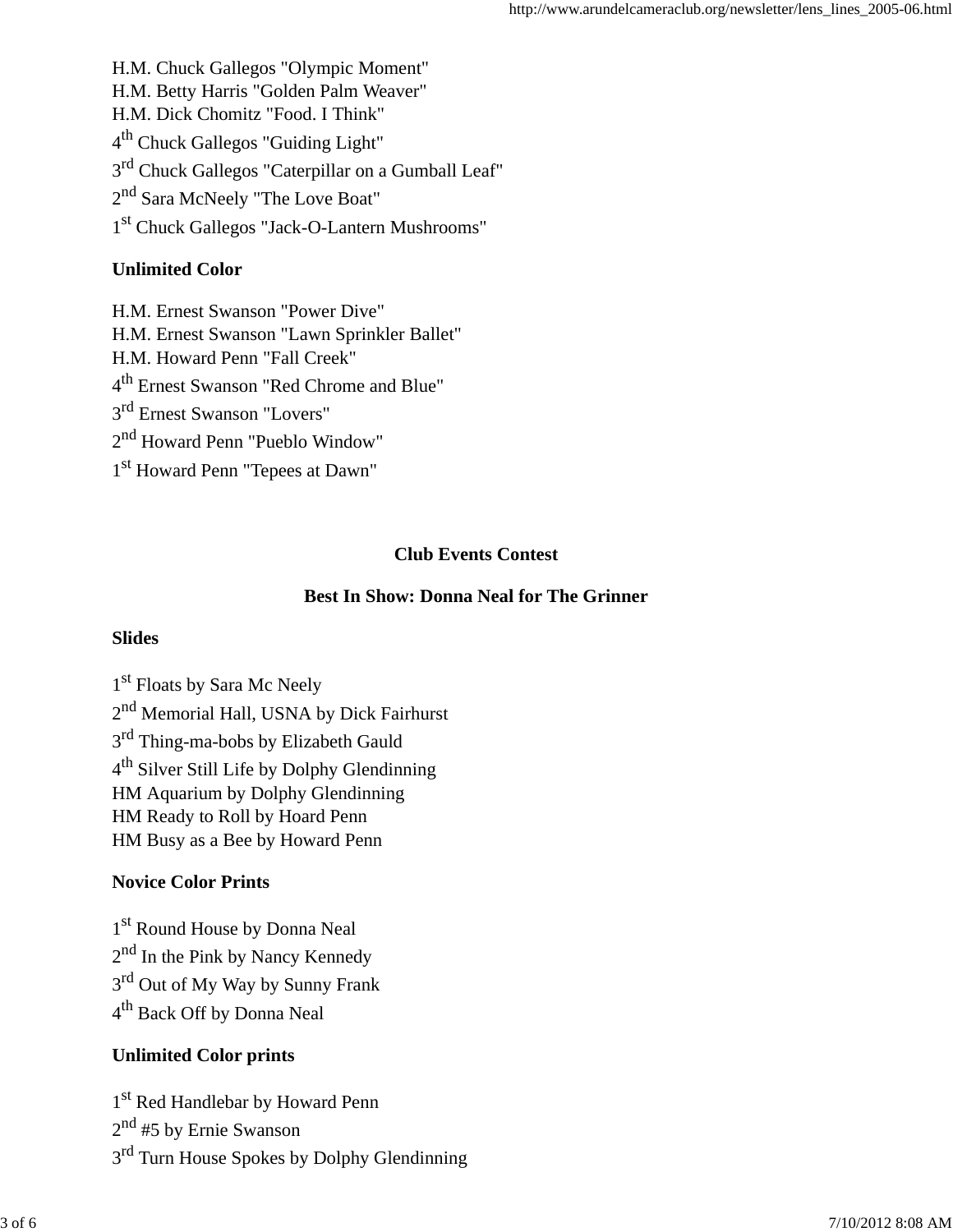4<sup>th</sup> Future Engineer by Howard Penn HM Arm in Arm by Howard Penn HM Lunar Fly by Howard Penn

#### **Monochreome Prints**

1 st The Grinner by Donna Neal 2<sup>nd</sup> Indian Dream by Elizabeth Gauld 3<sup>rd</sup> The Knee Bone is connect to the... by Ernie Swanson 4<sup>th</sup> Chapel Window by Dolphy Glendinning HM Brick Siz Zag by Dolphy Glendinning HM Snow Plowshare by Elizabeth Gauld

On the following page is a list of members and points accrued entering contest for the 2004-2005 period:

#### **Monochrome Prints**

Donna Neal 28 Chuck Gallegos 29 Ernie Swanson 38 Chip Bulgin 49 Dolphy Glendinning 52

#### **Slides**

Sara McNeely 23 Chuck Gallegos 37 Chip Bulgin 31 Howard Penn 59

#### **Color Prints**

Dolphy Glendinning 30 Chuck Gallegos 37 Donna Neal 39 Ernie Swanson 67 Howard Penn 74

## **Novice Color Prints**

Dick Chomitz 30 Chuck Gallegos 52 Donna Neal 67 Dolphy Glendinning 69 Chip Bulgin 72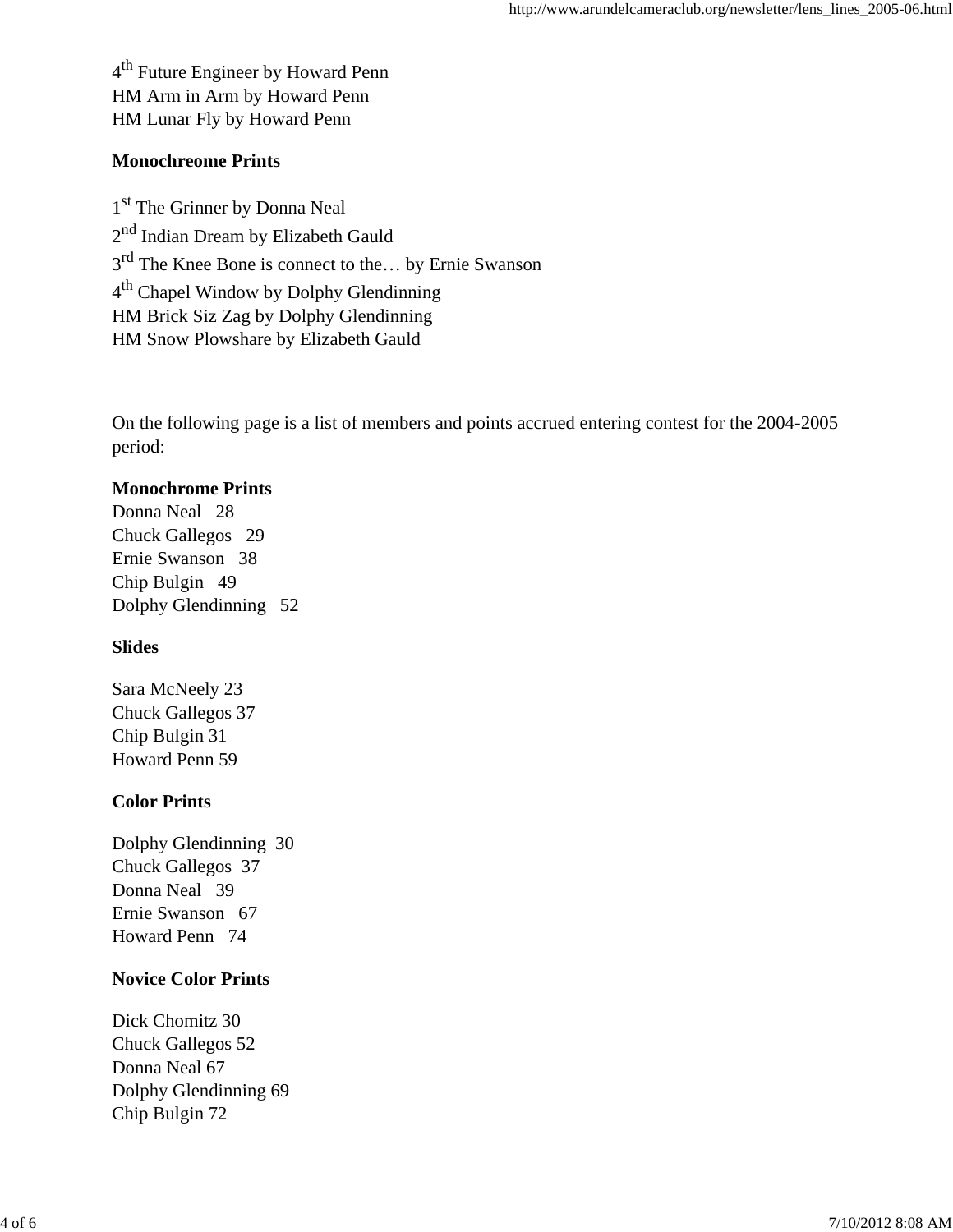## **The Judges**

Baltimore Camera Club judged the Photos of the Year contest and Christina Manucy, Director of Exhibitions Maryland Hall for the Creative Arts in Annapolis judged the Club Events Contest..

### **May Business Meeting**

All officers were re-elected to their positions by a unanimous vote. It was decided that beginning in the fall Lens Lines will be published on line except for those members who do not have internet access. This will save the camera club an average of \$30.00 per issue. And new contest categories will be published on the web site.

#### **Photoshopping**

Irving Penn, one of the great American fashion photographers, will have an extensive show at the National Art Gallery in Washington opening on June 19<sup>th</sup>. Still working and in his late eighties, Penn built his reputation in the 1950's and 1960's when the clothes were the subject rather than the people who wore the clothes. He used very simple design and lighting to turn out very elegant photographs.

#### **Welcome Matting**

One of our newest members is Tim Champney, a new resident of Easton from Columbus, Ohio.. Says he enjoys nature photography, "a few people pictures," and still life. He works with both film and digital imaging and says he seems to prefer black and white. Maybe that's because his father began teaching him b&w photography when he was six years old. Like father, Like son? Some of his work is on his personal web site:

http:// home.earthlink.net/~tfchampney

NOTE from our WEB MASTER The Arundel Camera Club website URL is now http://arundelcameraclub.org/

Camera Club Member's image galleries are at Arundel Camera Club Galleries on PBase and are linked from the club website.

**Arundel Camera Club** meets every Wednesday evening when school is in session. We meet at 7:30 and usually end around 9:00 p.m. at Severna Park High School, 60 Robinson Road, Severna Park in room G144. Meetings are open to the public, but only dues paying members may enter competitions. Annual dues are \$15 per adult, \$7.50 per full-time student. If a second family member joins the club, the second member's dues are discounted 50% or \$7.50. For further information, check on the club website or feel free to call or e - mail any of the club's officers:

**President Howard Penn (410) 544-1742 e - mail howardpennphoto@comcast.net**

**VP(s) Programs: 1stVP Programs**